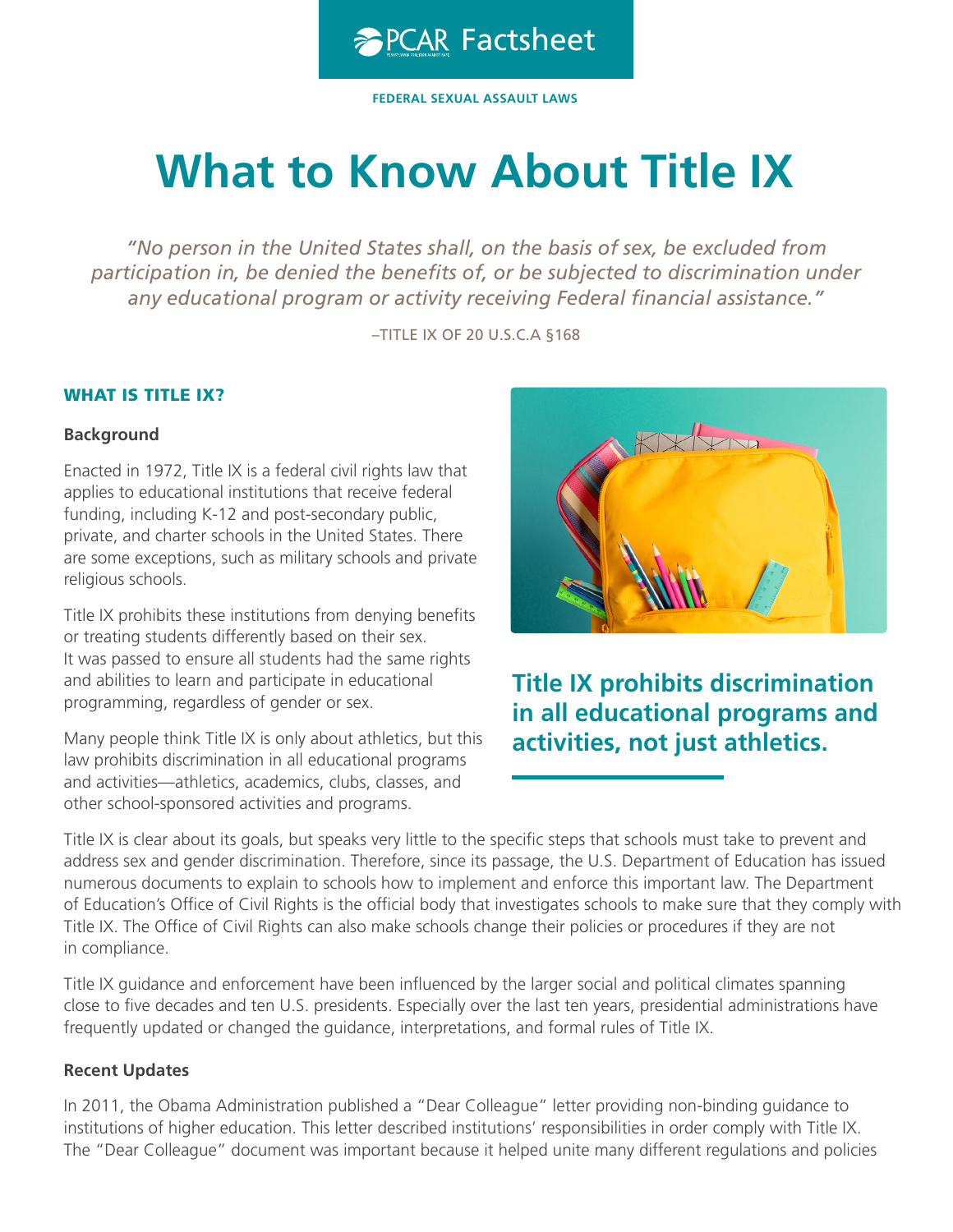that the Department of Education had issued over the last 40 years into one cogent set of procedures, which most U.S. colleges and universities adopted.



# **Presidential administrations have frequently updated or changed the guidance, interpretations, and formal rules of Title IX.**

After taking office in 2017, the Trump Administration wanted to change some of the guidance given in the "Dear Colleague" letter. The Trump Administration, however, wanted their rules to be more binding. They pursued a formal rule-making process, which was a more time-consuming and complicated course of action, so that their new rules would be more legally binding than the guidance given in the "Dear Colleague" letter. These new rules were issued in May 2020, and took effect in mid-August, 2020.

Some of these changes were more positive, and others more negative. Additionally, some of the Trump Administration's new, legally binding rules are more flexible than others. However, the new grievance and adjudication process issued under the Trump Administration is very specific. In fact, some of the new regulations associated with this process may interfere with existing state law. This will make Title IX more complicated to enforce.

Several lawsuits were against the Trump Administration's Title IX regulations. These challenges were brought by organizations including the American Civil Liberties Union, National Women's Law Center, Victim Rights Law Center, and 18 states' Attorneys General (including Pennsylvania) and D.C. The Pennsylvania Coalition Against Rape submitted a sworn statement as part of Pennsylvania Attorney General Josh Shapiro's lawsuit.

The Victim Rights Law Center case resulted in a change to the Trump Administration's regulations in July, 2021. The federal judge in this case found one part of the Trump Administration's regulations unconstitutional and sent this provision back to the Department of Education so it could be reconsidered. Judges have also upheld the regulations in court.

Since taking office, the Biden Administration has issued non-binding Title IX guidance and interpretation. However, if the Biden Administration's guidance conficts with the Trump Administration's formal and legally binding regulations, the regulations are more legally powerful.

The Biden Administration is beginning the formal rules-making process, so that they can create legally binding regulations that would override the Trump Administration's rules. However, this process takes time, and the proposed changes will not likely be announced until at least 2022, and may not take effect until 2023 or later. Until then, the Trump Administration's Title IX regulations remain in effect.

In the meantime, the Biden Administration has created new guidance in areas of Title IX where the Trump Administration did not create formal rules. For instance, the Department of Education's Office of Civil Rights issued a Notice of Interpretation stating that LGBTQ+ students will be protected from discrimination on the basis of gender identity or presentation and discrimination on the basis of sexual orientation under Title IX.

**[View the U.S. Department of](https://sites.ed.gov/titleix/policy/)  [Education's Title IX Resources](https://sites.ed.gov/titleix/policy/)**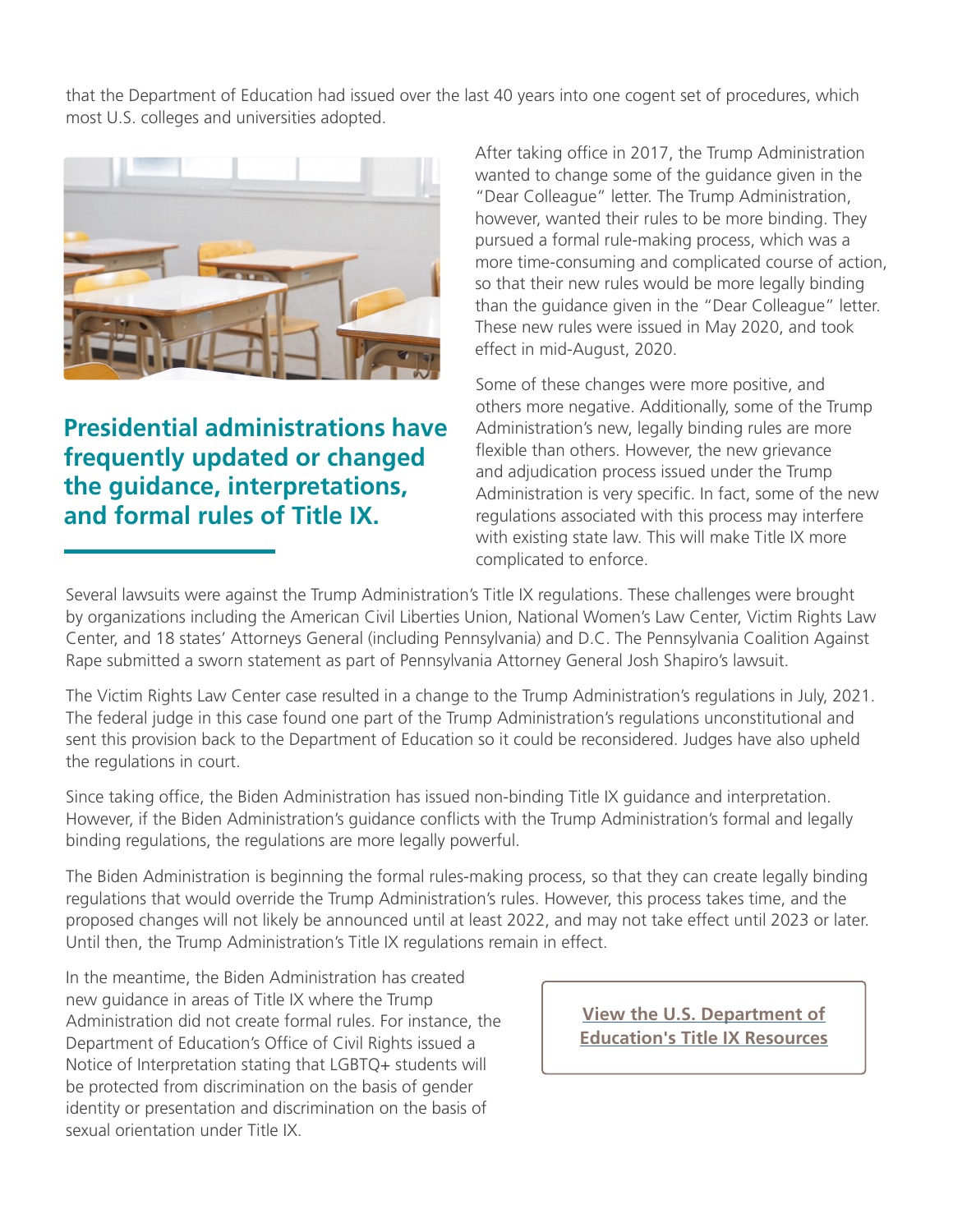#### HOW DO I KNOW IF MY SCHOOL IS VIOLATING TITLE IX?

Your school has to do a lot of things in order to comply with Title IX. This includes, but isn't limited to:

- Publicize a non-discrimination policy, the Title IX Coordinator's contact information, and how to file a formal Title IX complaint
- Process cases in a reasonably prompt time frame, and with equitable treatment of the respondent and complainant
- Offer supportive measures to all victims who have made formal complaints, including those that choose not to pursue a resolution process
- Training staff as is necessary to maintain an effective Title IX Program
- Have unbiased and impartial Title IX staff with no conficts of interest
- Ensure that Title IX regulations apply equally to both parties, including acting against selective enforcement of or biased outcomes associated with the Title IX Program
- Act against policies or programs that are explicitly or in effect discriminatory, or that substantially heighten the risk of sexual harassment

If you think your school is violating Title IX, we'd suggest reaching out to an attorney. PCAR offers free and confidential legal services on Title IX through the Sexual Violence Legal Assistance Project. Please be aware that some time limits may apply when creating Title IX violation claims against your school.

# WHAT ARE CLIMATE REPORTS UNDER TITLE IX? WHAT ARE GOOD AND BAD SIGNS IN A CAMPUS CLIMATE REPORT?

According to the Clery Act, schools must regularly conduct anonymous climate reports. These reports give a more accurate picture of sexual misconduct occurring on-campus than a tally of cases reported to the Title IX Office. That's because only one in seven cases of sexual misconduct that occur on-campus are reported to the Title IX Office. These climate reports are

important, because they give a better picture of the scale and type of problems a school community is facing. It's hard to fix problems that you aren't aware of or don't understand.

Many people think that low levels of sexual misconduct in climate reports are a good sign. In fact, the opposite is usually true. Many schools consistently report that 0 instances of misconduct occur on their campus; this is never the case, and these reports instead show that the school is interested in ignoring sexual misconduct when it occurs. In fact, schools with higher levels of reported sexual misconduct may actually be safer, because students have a higher level of trust in the institution and are therefore willing to reveal instances of sexual misconduct, and because the school is highly motivated to obtain accurate measurements of sexual misconduct on campus.

# WHAT COUNTS AS SEXUAL MISCONDUCT UNDER TITLE IX?

Title IX protects against multiple kinds of discrimination. This includes:

- Sex and gender discrimination
- Gender identity and presentation discrimination
- Sexual orientation discrimination
- Discrimination based on marital, family, or parental status
- Retaliation for attempting to enforce one's rights against discrimination through the Title IX process

Title IX also protects against sexual harassment. Sexual harassment may include:

- A hostile environment; meaning severe, pervasive, and objectively offensive conduct. Sometimes a single act of violence can qualify as a hostile environment, because the effect is pervasive.
- Quid pro quo (trading sexual activity for academic or other benefits provided by someone in authority)
- Gender-based crimes defined by the Clery Act.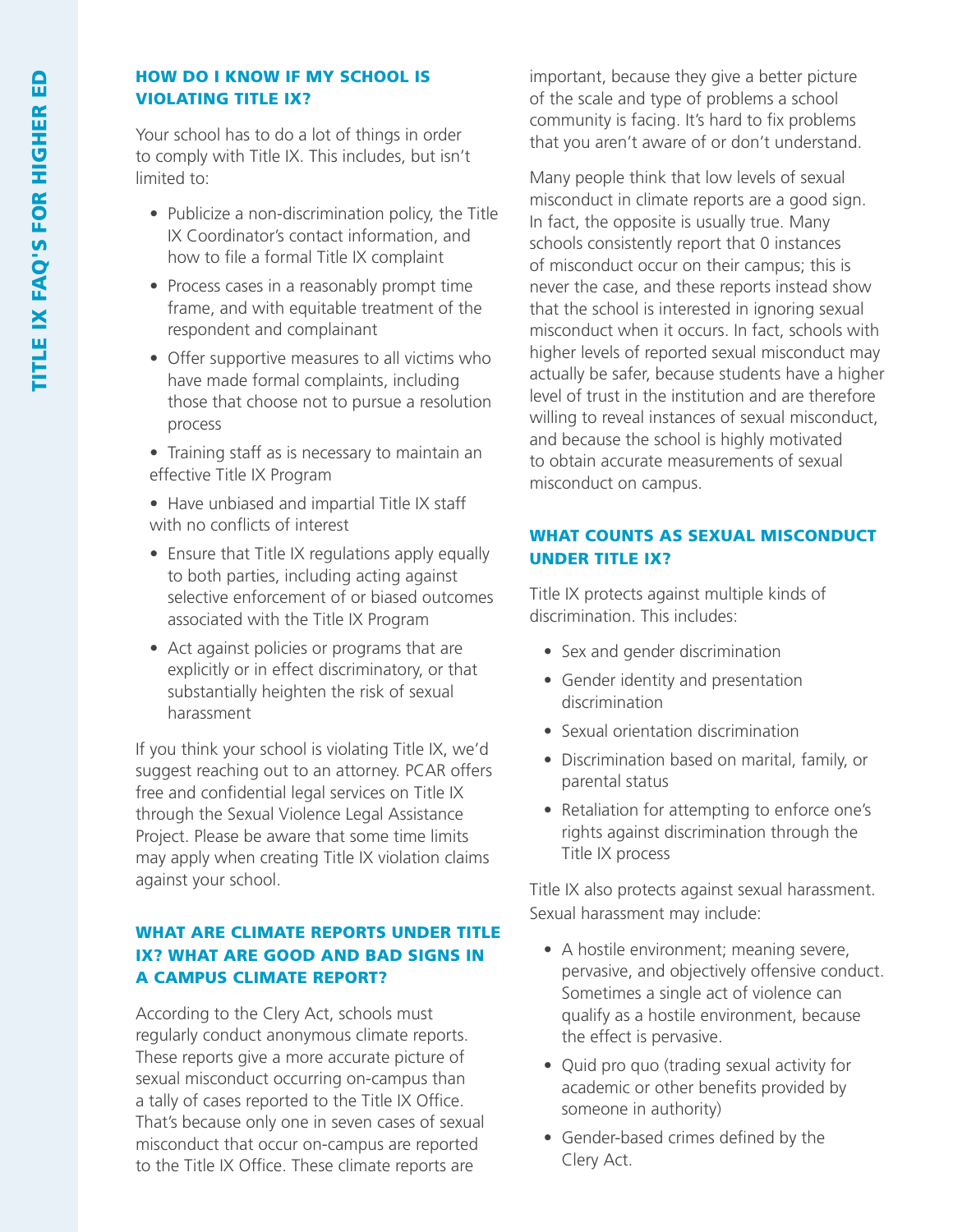Clery Act offenses include:

- Sexual assault includes the state's definitions of rape, fondling, incest, and statutory rape.
- Stalking which may also be considered sexual harassment, and covers a wide range of behaviors like hacking, revenge porn, etc.
- Domestic violence based on the state's definition. May include violence perpetrated by current or former spouses, intimate partners, co-parents, etc.
- Dating violence explicit threats or acts of physical violence, including against a third party or against the perpetrator themselves (threats to commit suicide or self-harm, etc).

#### HOW DO I REPORT MISCONDUCT TO THE TITLE IX OFFICE?

The first thing you should do is review your school's policy online and follow their reporting procedure. If you're not sure what to do, contact your school's Title IX Coordinator to find out how to report. Your school probably has forms that they would like for you to fill out, and reporting according to their procedure will likely make the process quicker and more efficient.

Reporting sexual misconduct to your school's Title IX Office is not supposed to be overly complicated. If you feel like your school is making you jump through lots of hoops in order to file your initial misconduct report, or that the process they are making you go through is unnecessarily difficult and time-consuming, you should consider contacting an attorney. Write down the basic who/what/when/ where of the incident in a letter addressed to the Coordinator of your school and sign it (emails and email signatures count!). The Sexual Violence Legal Assistance Project provides free, confidential legal counsel of Title IX cases. Your attorney can help make sure that your complaint is heard.

#### HOW WILL THE TITLE IX OFFICE HELP ME AFTER I REPORT MISCONDUCT?

Your school has to provide you with supportive

measures once you report that you are a victim of assault, even if you choose not to pursue a formal resolution process. That's true even if your school or classes are virtual.

These supportive measures are designed to make it possible for you to continue your education. This is true whether or not you continue to pursue a formal complaint process. Some supportive measures may even continue after a decision is made on your case.

Supportive measures aren't allowed to unreasonably burden either you or the respondent (the person accused of sexual misconduct). That means that these measures can't cost either party any fees or charges (including for procedures like changing dorms or switching classes), or have a punitive or disciplinary affect.

Supportive measures have to include "reasonably available" accommodations. That means schools can't refuse to provide a supportive measure simply because they don't want to set a new precedent for future cases. If the measure is reasonably available for your case, they have to offer it, regardless of the consequences for future cases.

Supportive measures have to ensure the safety of all parties. This means that the school should be trying to keep you and the respondent away from each other, prevent further harassment of you or the respondent, and protect you and the respondent from other events that would prevent you from accessing an education. This aspect of supportive measures can be very difficult for schools to uphold, because they are not allowed to violate students' rights to freedom of speech, movement, or assembly.

The Title IX Coordinator has to consider your wishes when offering supportive measures. Sometimes it won't be possible to comply with all of your requests, but the office should try their best to work with you.

If the Title IX Coordinator finds that the respondent in your case poses an immediate and substantial risk to your and/or other's safety, they may be able to put that person on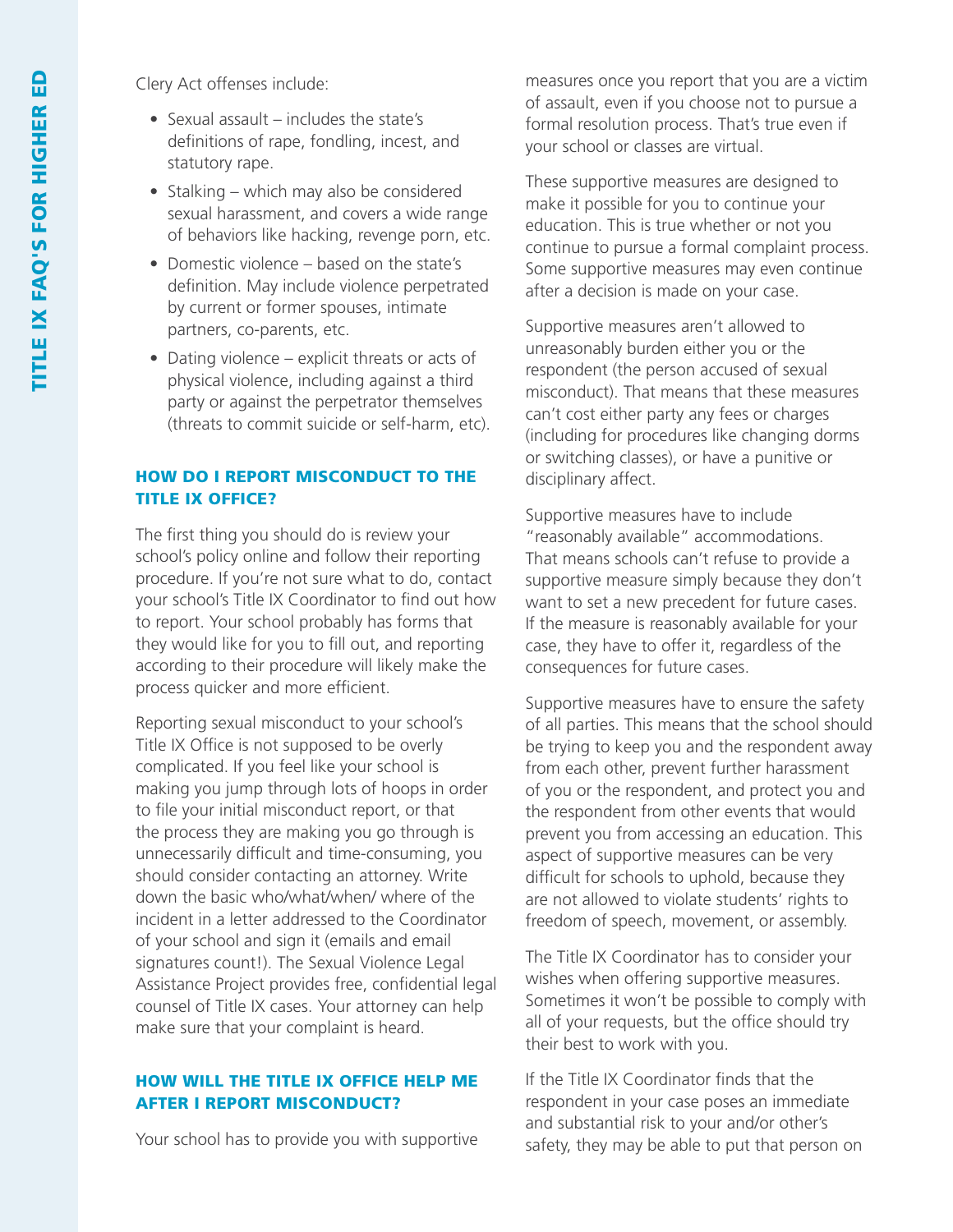administrative leave if they are a staff member, or on emergency removal/interim suspension if they are a student. However, the respondent has to be allowed to immediately appeal that decision.

The Title IX Coordinator will also explain to you how to undergo a formal investigation and adjudication process.

If your school's Title IX office is not offering you supportive measures in line with these principles, you should contact a lawyer.

### IF I REPORT MISCONDUCT, WILL THE SCHOOL TELL ANYONE?

The school will investigate your report, which may mean that they will talk to some people who already knew about the misconduct or have relevant information to the case. However, all of the people who file or receive your report have to protect your confidentiality, as well as the confidentiality of the respondent and witnesses.

# WHAT HAPPENS AFTER I REPORT MISCONDUCT? WHAT DOES A TITLE IX PROCESS LOOK LIKE?

After the Title IX Coordinator receives your formal complaint, they will work with you to offer supportive measures. They will also explain how the complaint process will look at your school. Many schools offer both an informal resolution process and a formal resolution process. Your coordinator may ask whether you'd rather pursue a formal or informal process (if you are a student and the respondent is a staff member, you have to pursue a formal process).

Informal processes look different at every school. If you choose to pursue an informal process, you can switch back to a formal process at any time before the informal process is complete. You can also usually defer to an informal resolution process at any point in the formal resolution process before a final decision is made.

If you choose to pursue a formal process, you are allowed to have two people present at every meeting: an advisor (like an attorney) and an

emotional support person. If you can't afford an advisor, the school has to pay for one for you. The Sexual Violence Legal Assistance Project also provides free, confidential legal assistance in Title IX cases.

First, the school will investigate your claim. Then, the school will adjudicate your claim; that means that they will look at the evidence found during the investigation, and decide whether the respondent was responsible for the conduct in your report. Finally, the school will determine any outcomes, like punishments or remedy measures that will continue once the complaint process is over.

In general, this process should be prompt. If you feel that your investigation or adjudication process is moving extremely slowly (significantly longer than two to three months), you may want to contact a lawyer, particularly if these delays are interfering with your education.

# MY SCHOOL WANTS ME TO SIGN A NON-DISCLOSURE AGREEMENT (NDA). SHOULD I DO THAT?

Some schools may ask you to sign a nondisclosure agreement as a part of the investigation or adjudication process. If your school asks you to do that, contact a lawyer before you decide whether or not to sign. The Family Educational Rights and Privacy Act (FERPA) already provides some privacy protections around Title IX cases; a nondisclosure agreement is not always necessary, and sometimes, not a good idea.

### WHAT DOES A TITLE IX INVESTIGATION LOOK LIKE?

The Title IX Office will conduct a thorough investigation into the misconduct, which might take some time.

The investigation will involve finding evidence. To maintain impartiality, investigators are required to assume that the misconduct occurred but that the respondent is not necessarily responsible. Please remember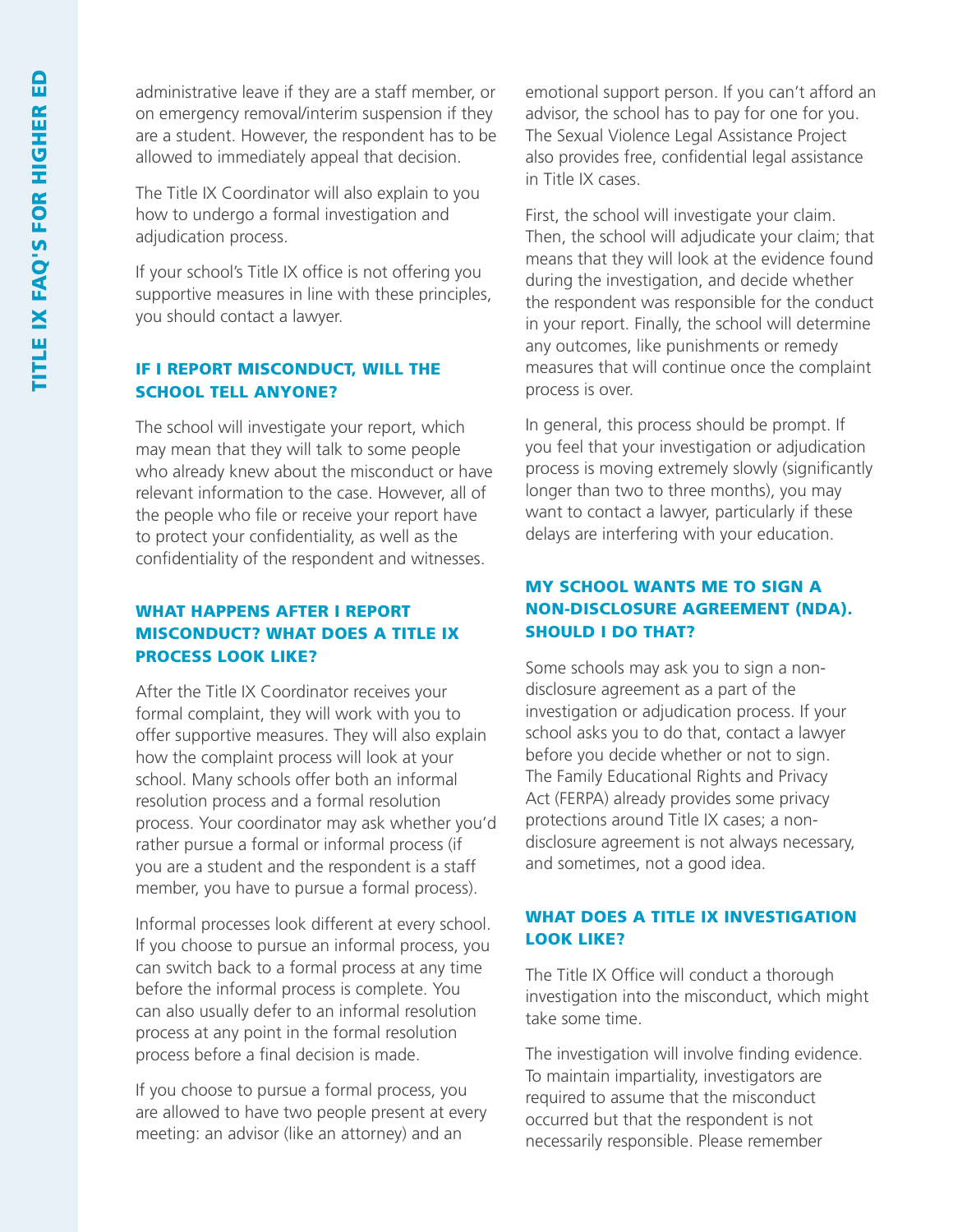that your school's Title IX office is responsible for conducting a thorough investigation; if it seems that they are making you responsible for investigating your case, contact a lawyer.

Once the investigator has collected all of the evidence, both you and the respondent have the opportunity to review all of the evidence and respond to it. If the investigation shows that your case is part of a pattern, your complaint may be consolidated with other, similar complaints. The investigator will then complete an investigation report.

# I'VE ASKED FOR HELP FROM A RELIGIOUS LEADER, DOCTOR, LICENSED THERAPIST, OR OTHER PRIVILEGED PERSON TO DEAL WITH MY ASSAULT. CAN THE TITLE IX OFFICE TALK TO THAT PERSON AS PART OF THEIR INVESTIGATION?

If you have accessed help from religious leaders, doctors, licensed therapists, or other people that have a legal duty to maintain your confidence, the investigator is only allowed to talk to those people if you give your permission and say that it's ok. If you're in a position where you need to make that decision, contact a lawyer.

#### WHAT DOES A TITLE IX ADJUDICATION LOOK LIKE?

Adjudication takes place after the investigation and looks different at every school. At most schools, the adjudication phase involves a live hearing. Live hearings can look very different at different schools, and sometimes take place through virtual technology, like Zoom. Frequently, the hearing will allow the school to present witnesses, evidence, etc. to an adjudicator(s) (an impartial third party, not the Title IX Coordinator). It's also common for the Title IX Coordinator, your advisor, or the respondent's advisor to ask you, the respondent, and relevant witnesses to answer questions. It's important to note that the respondent, Title IX Coordinator, your advisor, and the respondent's advisor are not allowed to ask about your past sexual behavior or predisposition (with a few small exceptions).

Your school will probably have other rules about how hearings are conducted, and hearings at your school may look different than what's described here.

#### WHAT HAPPENS AFTER MY HEARING?

Once the hearing is complete, two things will happen: the adjudicator(s) will make a decision and write a report. These processes can happen in a few minutes or over a few weeks, and one may happen before or after the other.

Generally, the adjudicator(s) will create a report summarizing the evidence that was introduced during adjudication.

The adjudicator(s) will also make a decision about your case. They will decide based on either "the preponderance of the evidence" or "clear and convincing evidence" standard whether the respondent is at fault for the misconduct alleged. The adjudicator will announce their decision and any outcomes (like possible remedies or disciplinary or supportive measures) to both you and the respondent simultaneously.

After the decision is made, the adjudicator(s) will write an outcome report that includes a summary of the allegations, procedural history of your case, facts that support their decision, how the school's code of conduct applies, the rationale for their decision, and how to appeal.

Your school may want to schedule a follow-up appointment with you after the outcome report is published.

### WHO IS RESPONSIBLE FOR CARRYING OUT THE DECISIONS MADE IN TITLE IX CASES?

The Title IX Coordinator is responsible for implementing the outcomes of decisions of Title IX cases. They have to make sure to carry out any remedies that the adjudicator said you were to receive, in order to restore and preserve your access to your education and any related programs and activities. This can also make the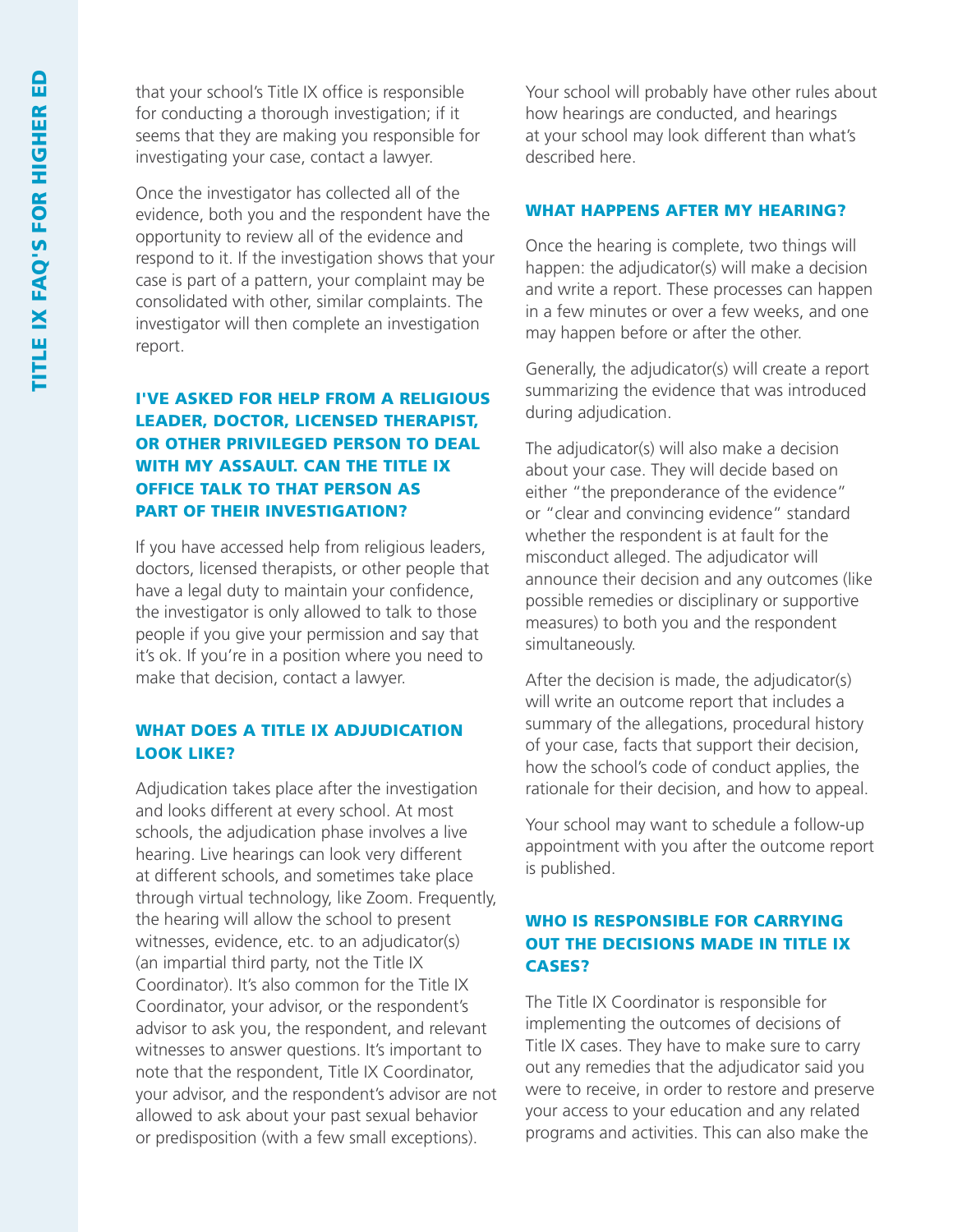Title IX Coordinator responsible for upholding disciplinary or punitive measures against the respondent.

#### CAN I QUIT THE TITLE IX COMPLAINT PROCESS AFTER I START?

Most of the time, victims can decide not to pursue the Title IX complaint process once they've started, and the case is dismissed. However, a Title IX Coordinator may sometimes choose to continue a case over the victim's wishes. This is especially likely if the respondent is a suspected serial perpetrator, or is likely to victimize other students. Coordinators can do this because Title IX exists to protect all students from discrimination and harassment, not just those students that have filed formal complaints.

# IS MY SCHOOL'S TITLE IX OFFICE ALLOWED TO DISMISS MY CASE?

Title IX Complaints can be dismissed for a few reasons, including:

- the incident in your report happened outside the US (for instance, while studying abroad)
- the victim is no longer in the school's educational environment or activity. There are exceptions for this if the student wants to return, was a prospective student, or would like to pursue post-graduation educational programming or activities (like school-endorsed alumni events or associations).
- the respondent is no longer in the school's educational environment or activity. Schools can dismiss a case for this reason, but don't have to.
- the conduct described in the report does not fall under the purview of Title IX. If this is a case, there may be other ways to address the misconduct the victim experienced.
- the incident happened outside the educational environment. If this is the reason given, you may want to consult a lawyer. Title IX defines the educational environment very broadly, and includes incidents that

occur in honors housing, informal activities on-campus (like pickup basketball), and many other situations.

• there is an inability to recover evidence about the event. This is very rare, and if this is the reason given, you may want to consult a lawyer.

# WHEN AM I ALLOWED TO APPEAL THE DECISION OR DISMISSAL OF MY CASE?

Appeals processes are different at different schools. However, most schools do have a window for filing appeals. In many institutions, once this window passes, you can no longer file an appeal. Your school should describe the appeals process to you and the respondent during the final decision report.

Both you and the respondent can appeal a dismissal or decision if you think that a procedural irregularity affected the institution's decision or dismissal, if new evidence comes up that wasn't available at the time of the decision or dismissal, or if the Title IX personnel had a confict of interest or bias that affected the decision or dismissal of the case. If you'd like to pursue an appeal, you should contact a lawyer.

If you or the respondent decide to appeal, the other party will be notified in writing when the appeal is filed. If the respondent requests an appeal, make sure to ask for a copy of all related paperwork. A new decisionmaker will be chosen for the appeals process. You and the respondent will both be allowed to submit a written statement to this new decisionmaker supporting or challenging the original outcome. The appellate decisionmaker will then issue a written appellate decision simultaneously to both you and the respondent.

# WHAT DOES THE SCHOOL DO WITH RECORDS RELATED TO TITLE IX CASES?

Schools have to maintain all records related to a Title IX proceedings according to state recordkeeping laws for seven years after the decision is reached. This includes all physical, electronic,